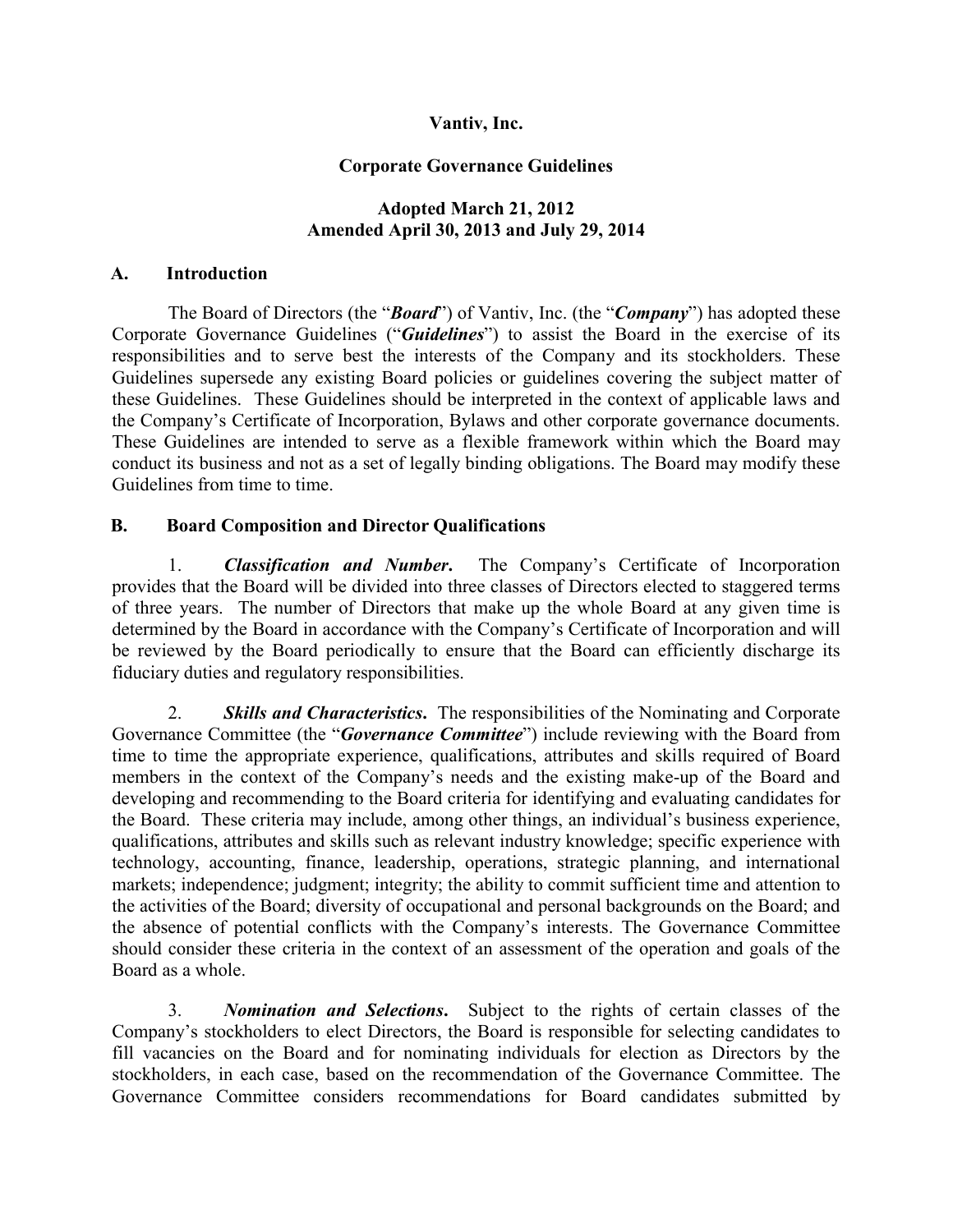stockholders using substantially the same criteria it applies to recommendations from the Governance Committee, current Directors and members of management. Stockholders may submit recommendations by providing the person's name and appropriate background and biographical information by writing to the Governance Committee at Vantiv, Inc., Attn: Nominating and Corporate Governance Committee, 8500 Governor's Hill Drive, Symmes Township, Ohio 45249. To nominate a candidate for election as a Director, a stockholder must follow the procedures set forth in the Company's Bylaws.

4. *Independence*. A majority of the Board must be comprised of Directors who meet the New York Stock Exchange ("*NYSE*") definition of "independence," as determined by the Board. The NYSE definition of independence is the standard the Board has adopted for determining the independence of its members. The Board may, from time to time, adopt specific additional criteria to assist in its determination of Director independence. The Board assesses on a regular basis and at least annually the independence of each Director and, based on the recommendation of the Governance Committee, makes a determination of whether such Director is independent in accordance with the rules of the NYSE and has no material relationship with the Company.

In addition to the independence standards applicable to Directors generally, Audit Committee members must also satisfy the additional independence requirements for audit committee members under the rules of the NYSE and the applicable rules of the United States Securities and Exchange Commission. In addition, Compensation Committee members must also satisfy the additional independence requirements for compensation committee members under the rules of the NYSE.

5. *Board Leadership*. The Board does not require the separation of the offices of the Chairman of the Board and the Chief Executive Officer. The Board shall be free to choose its Chairman of the Board in any way that it deems best for the Company at any given point in time. The positions of Chairman of the Board and Chief Executive Officer are currently held by different persons. The Board periodically reviews and assesses its leadership structure.

6. *Board Orientation and Continuing Education*. The Company shall provide new Directors with a director orientation program to familiarize such Directors with, among other things, the Company's business, strategic plans, significant financial, accounting and risk management issues, compliance programs, conflicts policies, code of business conduct and ethics, corporate governance guidelines, principal officers, internal auditor(s) and independent auditors. The Company will make appropriate opportunities for continuing education available to Directors to enable them to maintain the necessary level of expertise to perform their responsibilities as Directors.

# 7. *Continuation of Service.*

• Term Limits and Mandatory Retirement Age. As an alternative to term limits, the Governance Committee reviews the performance of each Director and other factors the Governance Committee considers relevant in determining whether to renominate directors for election. No person may be nominated for election to the Board or appointed to fill a vacancy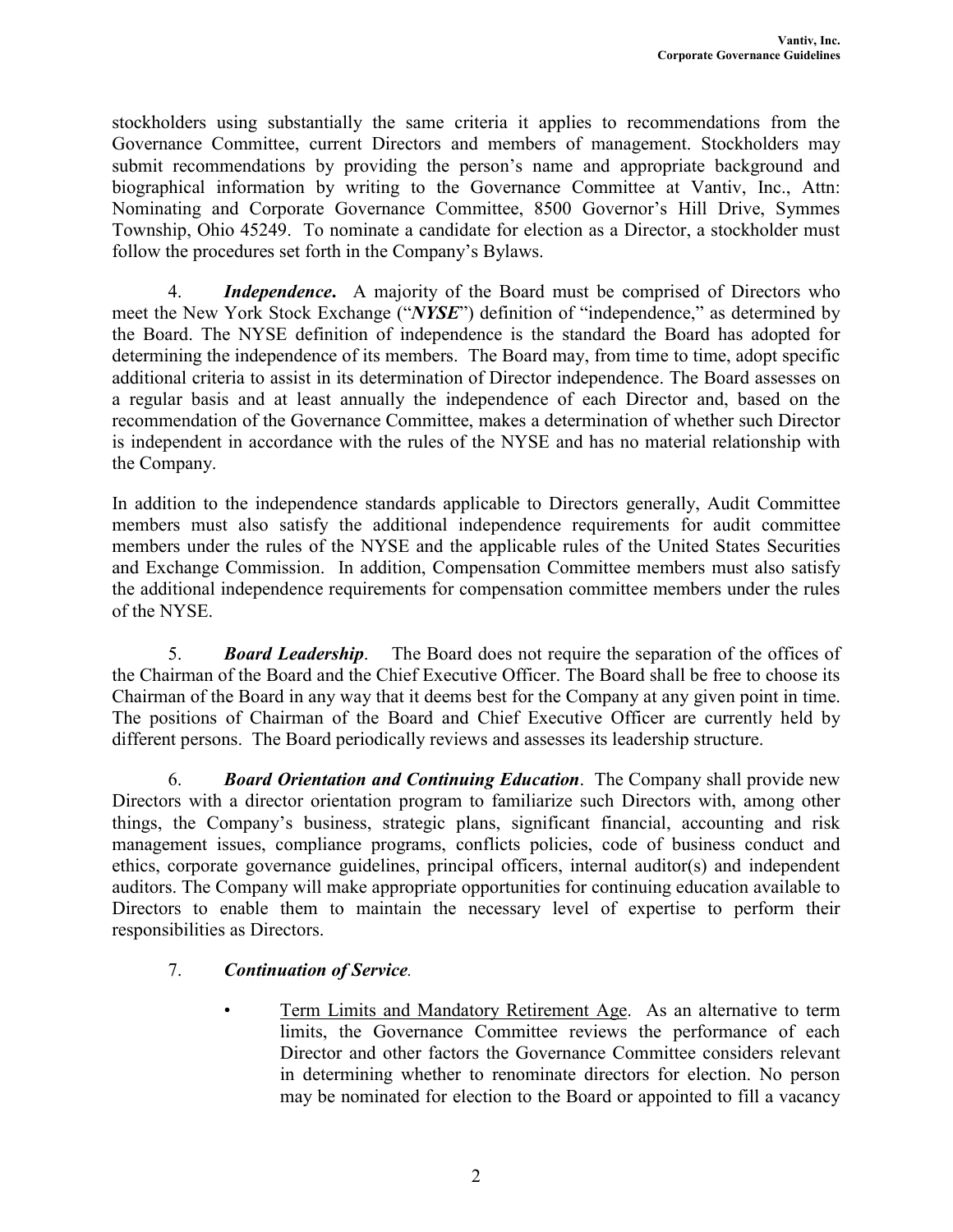on the Board if such person would be age 70 or older at the time of such election or appointment, although the Board may waive this provision in special circumstances.

- Change of Responsibility of Director or Other Significant Events. When a Director's (whether a management or non-management Director's) principal occupation or business association changes substantially during his or her tenure as a Director, that Director shall offer to tender his or her resignation for consideration by the Board. The Governance Committee will consider the tendered resignation and recommend to the Board the action, if any, to be taken with respect to the resignation. Directors shall inform the Governance Committee of other events that would reasonably be perceived to be relevant for considerations regarding ongoing independence or the Director's ability to fulfill his/her responsibilities to the Board.
- Former Chief Executive Officer. When the Chief Executive Officer resigns or retires, he or she shall tender his or her resignation from the Board to the Governance Committee. The Governance Committee will consider the tendered resignation and recommend to the Board the action, if any, to be taken with respect to the resignation.

8. *Number of Other Directorships/Audit Committees*. Directors are expected to commit sufficient time and attention to the activities of the Board. Non-management Directors should not serve on more than five public company boards in addition to the Company's Board. In all cases, non-management Directors should advise the Chairman of the Board, the Chairman of the Governance Committee and the Secretary in advance of accepting an invitation to serve on the board of another public company. No member of the Audit Committee may serve simultaneously on the audit committee of more than two other public companies in addition to the Company's Audit Committee, unless expressly approved by the Board after determining that simultaneous service would not impair the ability of such member to effectively serve on the Company's audit committee.

9. *Conflicts and Confidentiality*. With respect to any matter under discussion by the Board, Directors must disclose to the Board any potential conflicts of interest they may have and, if appropriate, refrain from voting on a matter in which they may have a conflict. Each Director has an obligation to keep confidential all non-public information that he or she receives in connection with serving on the Board.

# C. Committee Matters

1. *Number, Structure and Independence of Committees.* The three committees of the Board are the Audit, Compensation and Governance Committees. The Audit, Compensation and Governance Committees are comprised of only Directors who meet the NYSE definition of "independence," as determined by the Board. As noted under Director Independence above, members of the Audit Committee must satisfy additional independence criteria, in accordance with listing standards of the NYSE and requirements of the Securities and Exchange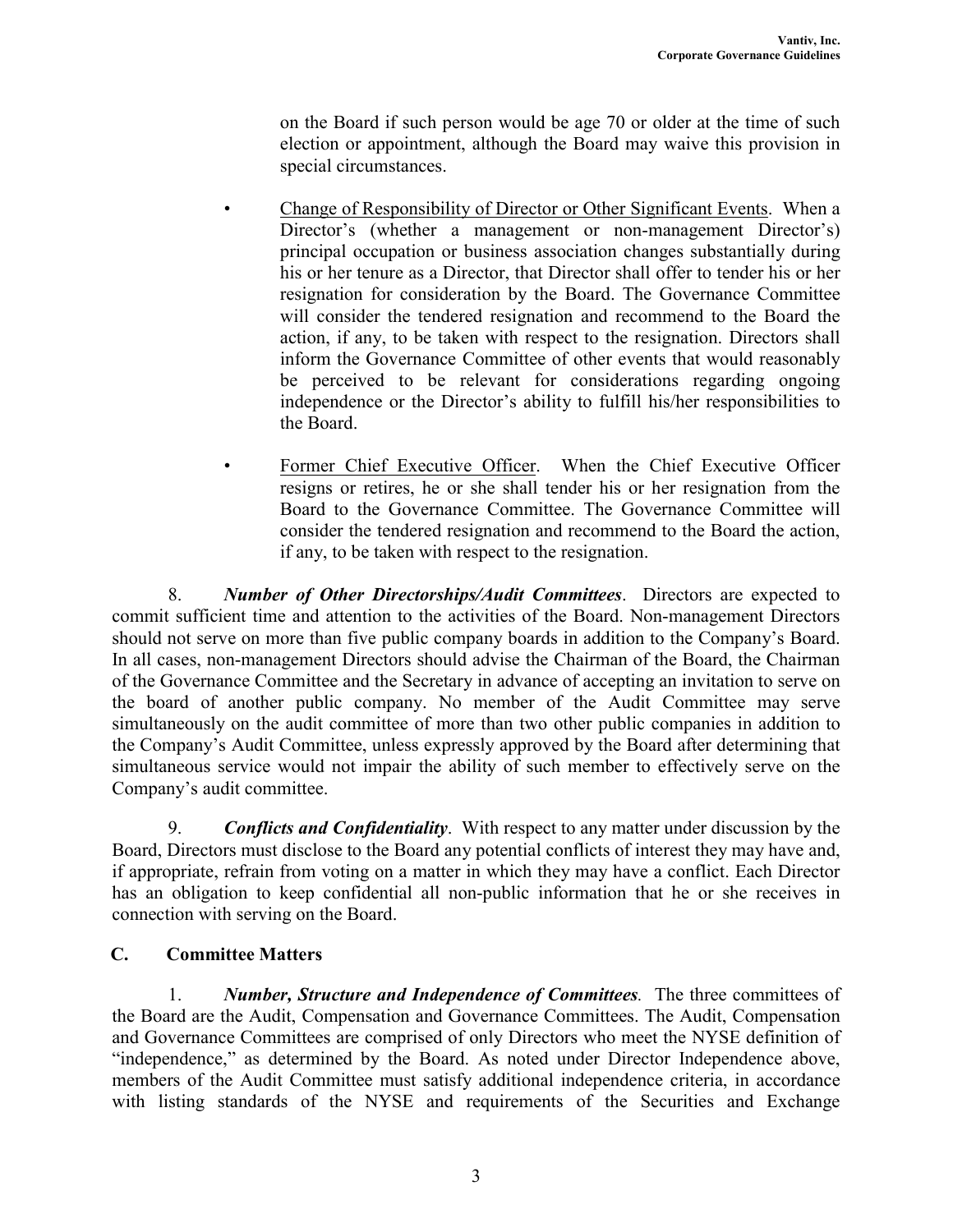Commission rules, and members of the Compensation Committee must satisfy additional independence standards no later than the time applicable NYSE listing standards become effective. It is also intended that at least two members of the Compensation Committee qualify as "non-employee directors" for purposes of Rule 16b-3 under the Securities Exchange Act of 1934 and as "outside directors" for purposes of Section 162(m) of the Internal Revenue Code. Each of the three committees has a written charter approved by the Board setting forth its authority and responsibilities. The Board may, from time to time, establish or maintain additional committees (and dissolve any such additional committees) as necessary or appropriate.

2. *Assignment of Committee Members.* The Governance Committee is responsible for recommending to the Board the assignment of Board members to various committees and the selection of committee Chairs. Consideration is given to rotating Committee members; however, the Board does not have a firm policy mandating rotation of committee assignments since special knowledge or experience may warrant a particular Director serving for an extended period on one committee.

# D. Meetings of the Board; Director Responsibilities

1. *Duties*. Directors are responsible for exercising care, loyalty and good faith and acting in a manner they believe is in the best interests of the Company and its stockholders and consistent with their fiduciary duties. In fulfilling their responsibilities, Directors may ask such questions and conduct such investigations as they deem appropriate, and may rely on the information provided to them by the Company's senior executives and its outside advisors and auditors, so long as they have no reason to believe such reliance is not warranted.

2. *Agenda*. The Chairman of the Board, in consultation with the Chief Executive Officer (when those positions are separate) or the Presiding Director, if applicable, the Secretary and members of management, establishes the agenda for each Board meeting. The Chairman will consider the suggestions of Directors as to items for inclusion on the agenda.

3. *Advance Distribution of Board Materials*. Information and materials that are important to the Board's understanding of the business to be conducted at each Board meeting generally will be distributed to the Board before the Board meets. Highly confidential or sensitive matters, matters not requiring advanced preparation, and matters that arise immediately prior to Board meetings may be presented and discussed without prior distribution of background material.

4. *Executive Sessions*. The non-management Directors of the Board meet in executive session regularly. The Chairman of the Board, if he or she is a non-management Director, presides at all executive sessions of the non-management Directors. If not all of the non-management Directors are independent, the independent Directors will meet at least once each year in an executive session of only independent Directors. If the Chairman of the Board is not an independent Director, then the independent Directors shall elect on an annual basis a presiding director (the "*Presiding Director*") to preside at such sessions.

5. *Director Attendance*. Absent unusual circumstances, each Director is expected to adequately prepare for and attend all Board meetings and all meetings of the committee(s) of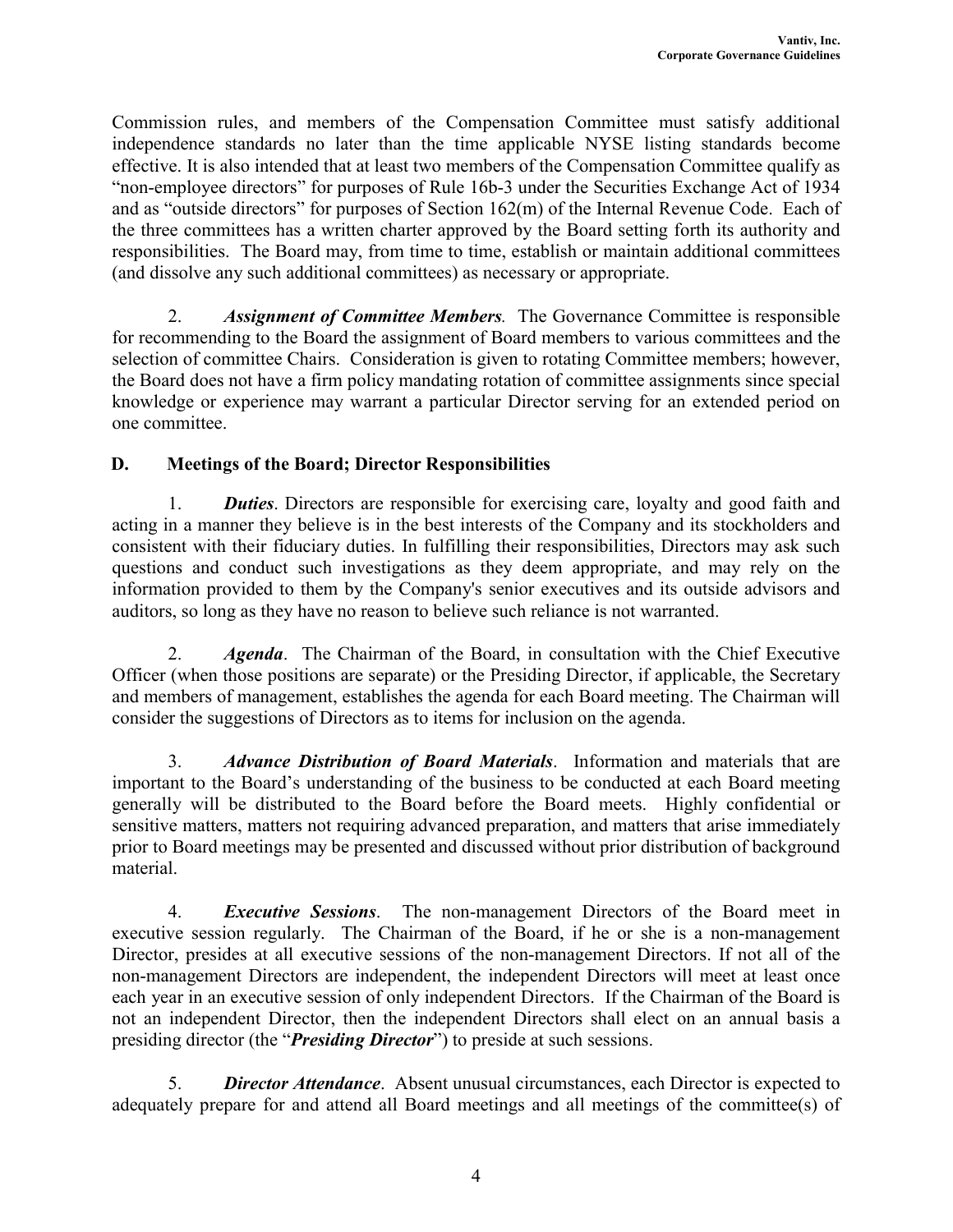which the Director is a member, and to spend the time needed and meet as frequently as necessary to discharge his or her responsibilities. Directors are encouraged to attend the annual meeting of stockholders.

6. *Board Access to Senior Management*. Directors have open access to the Company's senior management. Members of the Company's senior management will be invited to attend and participate in Board and committee meetings from time to time to brief the Board and its committees on particular topics. The Board encourages senior management to bring into Board or committee meetings and other scheduled events members of management who can provide additional insight into matters being considered and/or whom senior management believes have future growth potential with the Company and should be given exposure to the Board.

7. *Board Access to Independent Advisors*. The Board and the Audit, Compensation and Governance Committees, consistent with their respective charters, have the authority to retain such outside counsel, experts and other advisors as they determine appropriate to assist them in the full performance of their functions at the Company's expense.

8. *Communications*. The Chief Executive Officer is responsible for establishing effective communications with the Company's various constituencies (such as stockholders, analysts, customers, employees, suppliers, community groups and governmental authorities). The Board believes that management should speak for the Company. Except as required by law, NYSE listing standards or a Board committee charter, it is expected that Board members will meet or otherwise communicate with the Company's constituencies only with the knowledge of management and, absent unusual circumstances or as contemplated by committee charters, only at the request of management. It is suggested that each Director shall defer all inquiries from the Company's constituencies to the Chief Executive Officer or his or her designee.

# E. Assessment and Leadership Development

1. *Evaluation and Compensation of the Chief Executive Officer.* The Board has delegated to the Compensation Committee the task of conducting an annual evaluation of the performance of the Chief Executive Officer against criteria established by the Compensation Committee. All independent Directors are invited to provide input in the evaluation. The Chairman of the Compensation Committee (together with the Chairman of the Board, or if the Chairman of the Board is not an independent Director, the Presiding Director) communicates the Board's conclusions to the Chief Executive Officer. This evaluation is used by the Compensation Committee in setting the Chief Executive Officer's compensation.

2. *Assessing Board and Committee Performance*. The Governance Committee oversees an annual evaluation of the Board's effectiveness and performance, the results of which are discussed with the full Board. In addition, each of the Audit, Compensation and Governance Committees and the Board shall conduct an annual self-assessment of its performance and review a report on the self-assessment with the full Board.

3. *Management Development and Succession Planning*. The Board is responsible for planning for the succession to the position of Chief Executive Officer and other senior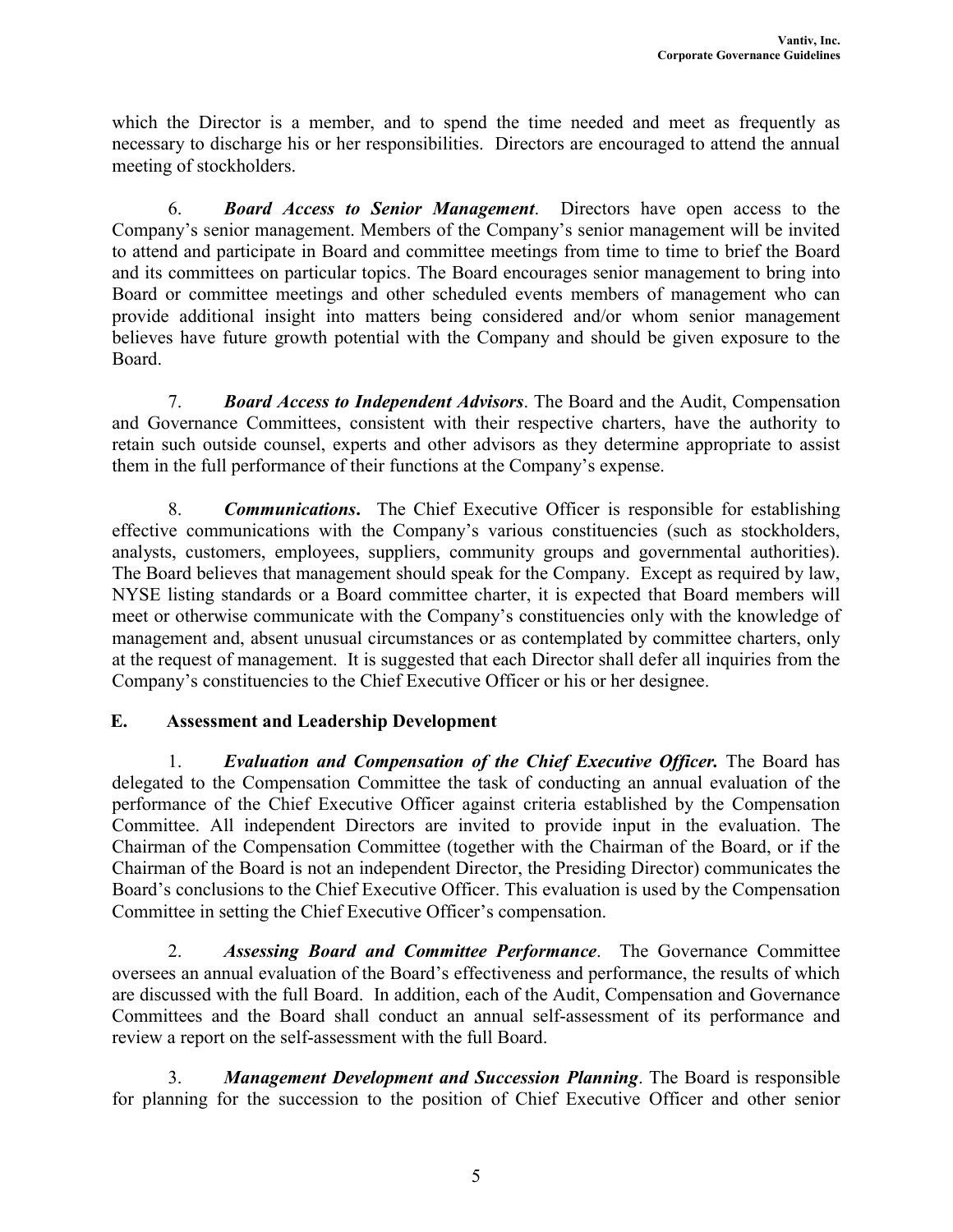management positions. To assist the Board, the Chief Executive Officer annually provides the Compensation Committee with an assessment of senior managers and their potential to succeed him or her. The Chief Executive Officer also makes available to the Board, on a continuing basis, recommendations regarding an emergency succession plan which addresses who should assume the role of Chief Executive Officer in the event that the Chief Executive Officer becomes unwilling or unable to perform his or her duties. The Chief Executive Officer also provides the Compensation Committee with an assessment of persons considered potential successors to other senior management positions, including a review of any development plans recommended for such individuals. The results of these reviews are reported to and discussed with the Board from time to time.

## F. Other Matters

1. *Stock Ownership.* The Board expects Directors and executive officers to comply with the stock ownership and retention guidelines adopted by the Board. The guidelines will be reviewed regularly by the Board and may be modified or eliminated by the Board at any time.

2. *Ethics and Compliance.* The Company maintains an ethics and compliance program that is designed to be effective in the context of the Company's business and operations, including but not limited to appropriate standards of business conduct and ethics. The Board shall be briefed upon and be provided information so that it may remain knowledgeable about the content and operation of the ethics and compliance program and shall exercise appropriate oversight with respect to the implementation and effectiveness of the compliance and ethics program. The Board, through the Governance Committee, oversees compliance with the Company's Code of Business Conduct and Ethics for the Company's employees, including its executive officers and Directors. The full text of the code is posted on the Company's website, and the Company intends to disclose on its website future amendments to or waivers from the Code for its executive officers and Directors promptly upon any such amendment or waiver. Any amendment or waiver of the code for Directors or executive officers may be made only by the Board of Directors or a Board committee.

3. *Review of Strategic Plans*. The Board reviews and evaluates at least annually the long-term strategic and business plans of the Company.

4. *Director Compensation*. The form and amount of Director compensation for service on the Board and committees is determined by the Board. The Compensation Committee conducts an annual review of Director compensation. Changes in director compensation, if any, are recommended by the Compensation Committee and approved by the full Board. No additional compensation is paid to members of management for serving on the Board.

5. *Communicating with the Board.* Stockholders and other interested parties may communicate with the Board, the non-management or independent Directors as a group, any Board committee, or any Board member or members by addressing their correspondence to the Board, the independent Directors as a group, the Board committee, or the Board member or members, c/o the Corporate Secretary, Vantiv, Inc., 8500 Governor's Hill Drive, Symmes Township, Ohio 45249. The Board has instructed the Corporate Secretary, prior to forwarding